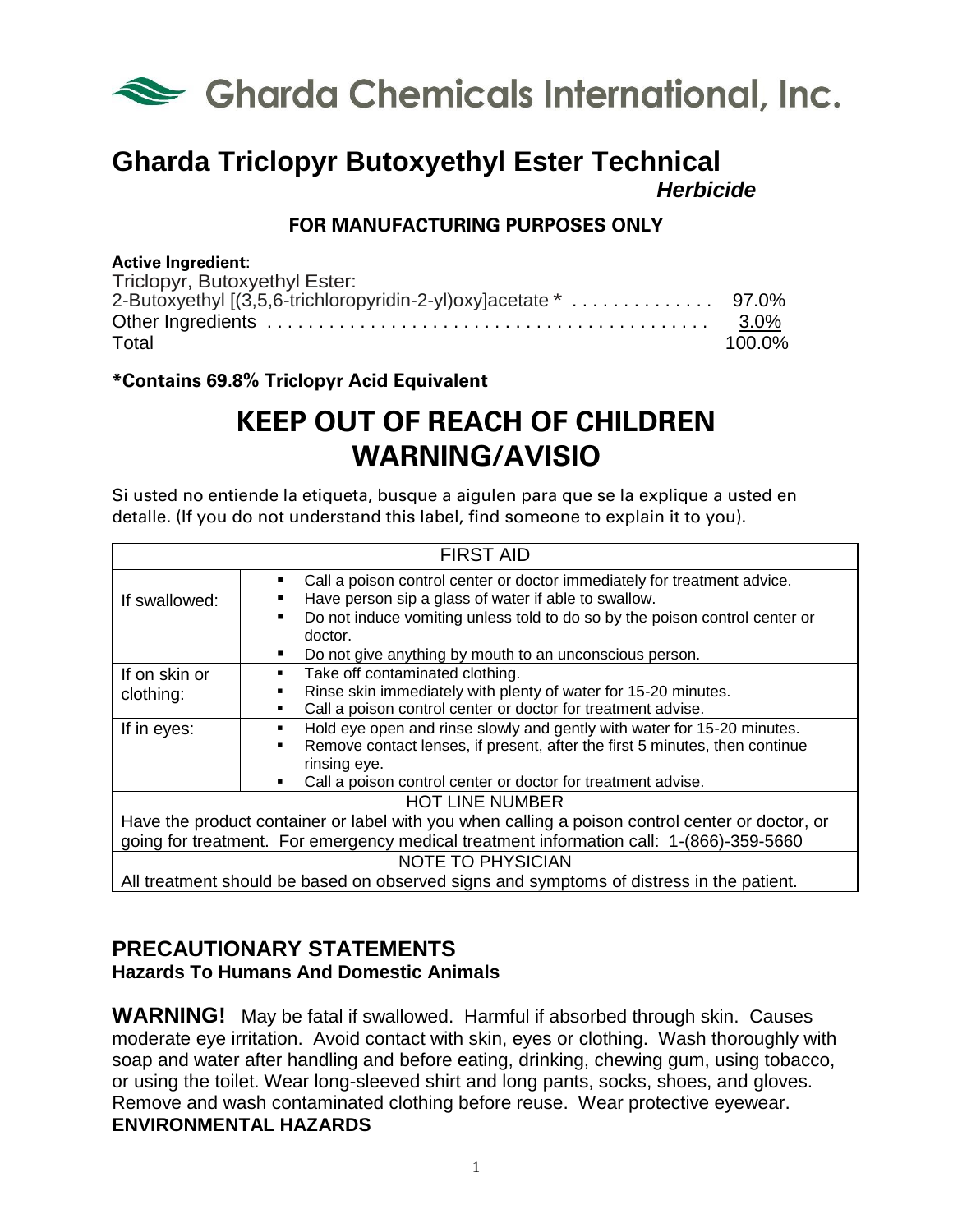Do not discharge effluent containing this product into lakes, streams, ponds, estuaries, oceans or other waters unless in accordance with the requirements of a National Pollutant Discharge Elimination System (NPDES) permit and the permitting authority has been notified in writing prior to discharge. Do not discharge effluent containing this product to sewer systems without previously notifying the local sewage treatment plant authority. For guidance, contact your State Water Board or Regional Office of the EPA.

## **DIRECTIONS FOR USE**

It is a violation of Federal law to use this product in a manner inconsistent with its labeling.

Only for formulation into a herbicide for the following use(s): rangeland and permanent pastures; forestry; turfgrass; non-irrigation ditchbanks; and non-cropland.

This product may be used to formulate products for specific use(s) not listed on this label if the formulator, user group or grower has complied with U.S. EPA submission requirements regarding the support of such use(s).

Each formulator is responsible for obtaining EPA registration for their end-use products(s).

The user is solely responsible for determination of suitability of the use of this product for any specific purpose, any manufacturing practice employed, and adoption of such safety precautions as may be necessary.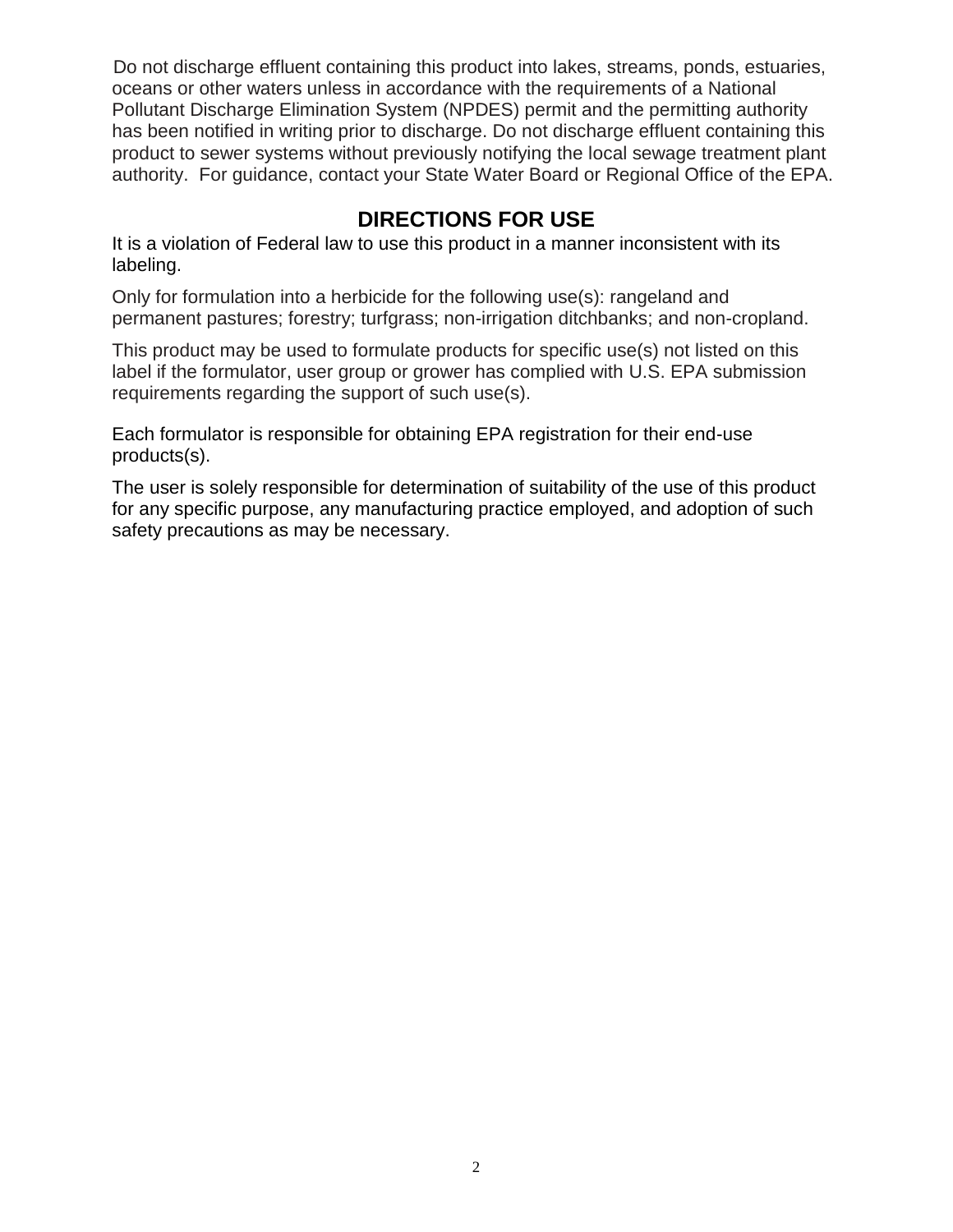## **STORAGE AND DISPOSAL**

Do not contaminate water, food or feed by storage or disposal.

**Pesticide Storage:** Store in original container in a well-ventilated area separately from fertilizer, feed and foodstuffs. Avoid cross-contamination with other pesticides. Spillage or leakage should be contained, carefully swept up and collected for disposal. Wash area of spill with detergent and water.

**Pesticide Disposal:** Wastes resulting from the use of this product may be disposed of at an approved waste disposal facility.

#### **Container Disposal:**

**Nonrefillable Containers – Plastic or Metal(Polylined):** Do not use or refill this container. Triple rinse (or equivalent). Then offer for recycling or reconditioning, or puncture and dispose of in a sanitary landfill, or by other procedures approved by State and local authorities.

**Refillable Bulk Plastic containers up to 250 gallons:** Refill this container with pesticide only. Do not reuse this container for any other purpose. Cleaning the container before final disposal is the responsibility of the person disposing of the container. Cleaning the container before refilling is the responsibility of the refiller. To clean the container before final disposal, empty the remaining contents from this container into application equipment or mix tank. Fill the container about 10 percent full with water. Agitate vigorously or recirculate water with pump for 2 minutes. Pour or pump rinsate into application equipment or rinsate collection system. Repeat this rinsing procedure two more times. If drum is contaminated and cannot be reused offer for recycling, if available, or puncture and dispose of in a sanitary landfill, or by other procedures approved by state and local authorities, such as burning of plastic containers. If burned, stay out of smoke.

**For Chemical Spill, Leak, Fire, or Exposure, Call CHEMTREC 1- (800) 424-9300.**

## **Notice of Warranty and Disclaimer**

Seller warrants that at the time of delivery the product in this container conforms to its chemical description contained hereon and is reasonably fit for its intended purpose only when used in accordance with proper manufacturing practices and procedures and under normal conditions of use. This is the only warranty made on this product. To the extent of applicable law seller expressly disclaims any implied warranties of merchantability or fitness for any purpose and, except as set forth above, any other express or implied warranties. Any damages arising from breach of warranty or negligence shall be limited to direct damages not exceeding the purchase price paid for this product by Buyer, and shall not include incidental or consequential damages such as, but not limited to, loss of profits or values. It is impossible to eliminate all risks inherently associated with the use of this product. To the extent of applicable law in no case shall Seller be liable for the consequential, special or indirect damages resulting from the use or handling of this product. The Buyer shall assume all such risks. Buyer acknowledges the use of its own independent skill and expertise in the selection and use of the product and does not rely on any oral or written statements or representations.

Registered: 11/02/2016 Amended: 01/10/2017 Reg. No. Transfer: 09/01/2017